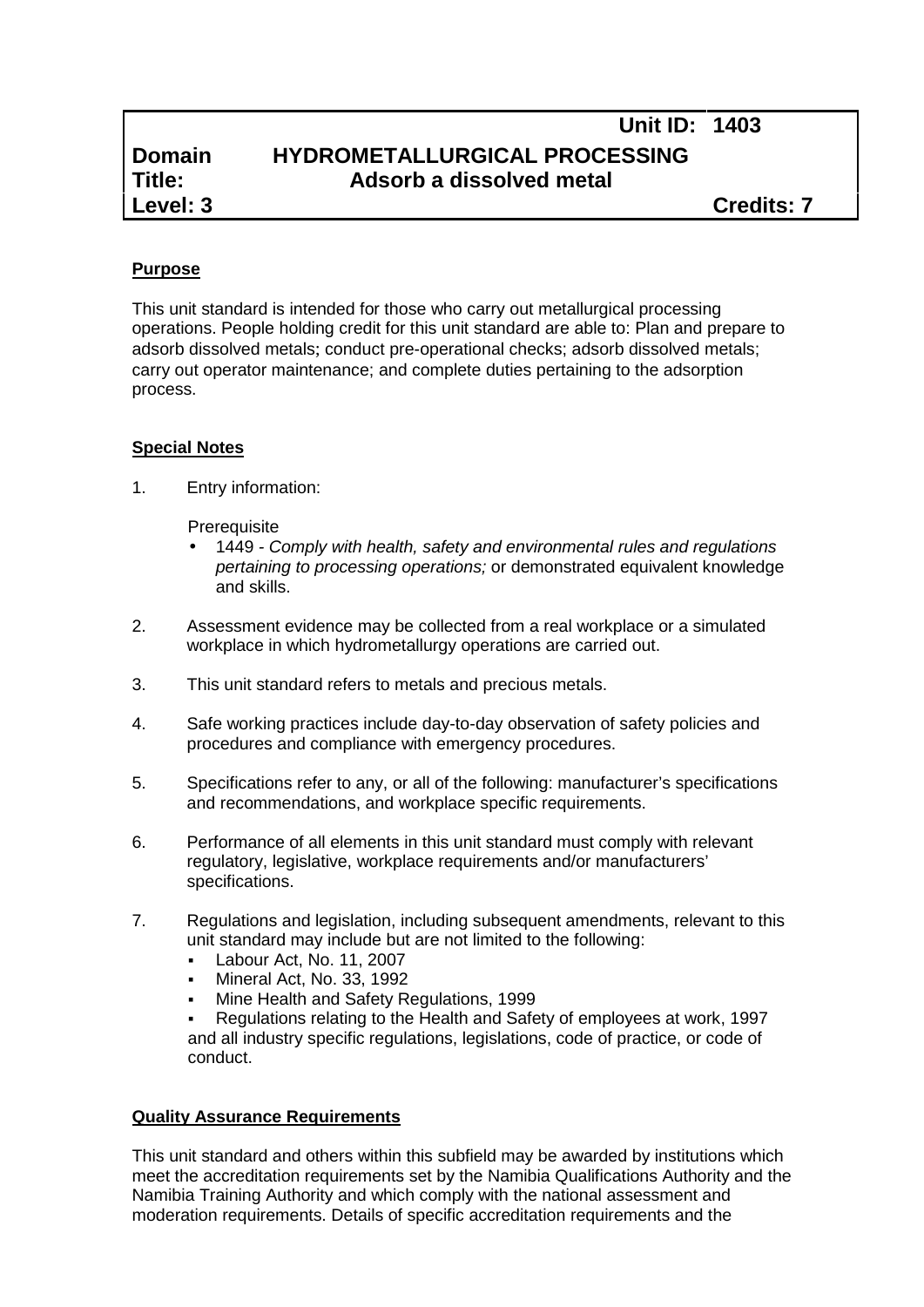national assessment arrangements are available from the Namibia Qualifications Authority and the Namibia Training Authority. All approved unit standards, qualifications and national assessment arrangements are available on the Namibia Training Authority website www.nta.com.na.

## **Elements and Performance Criteria**

## **Element 1: Plan and prepare to adsorb dissolved metals**

#### **Performance Criteria**

- 1.1 Work instructions, including plans, specifications, quality requirements and operational details are obtained, explained, clarified and applied to the allocated task.
- 1.2 Safety and security requirements, including personal protective clothing and equipment are obtained from the site safety plan, workplace policies and procedures, explained, and applied to the allocated task.
- 1.3 Equipment, tools, fuel, lubricants, attachments and accessories selected to carry out tasks are checked for consistency with the requirements of the job, their usability and any faults rectified or reported prior to commencement of work.
- 1.4 Environmental protection requirements are identified from the project environmental management plan and applied to the allocated task.
- 1.5 Work area is inspected and prepared according to workplace procedures.

#### **Element 2: Conduct pre-operational checks**

#### **Performance Criteria**

- 2.1 Workplace hazards and associated risks are identified, minimised or eliminated according to workplace procedures and legislative requirements.
- 2.2 The adsorption system is examined and substandard conditions are reported to appropriate personnel according to workplace procedures.

#### **Element 3: Adsorb dissolved metals**

#### **Performance Criteria**

- 3.1 Workplace hazards and associated risks are identified, minimised or eliminated according to workplace procedures and legislative requirements.
- 3.2 The start-up of the adsorption process is conducted according to manufacturer's specifications and workplace procedures.
- 3.3 The adsorption process is monitored and controlled according to manufacturer's specifications and workplace procedures.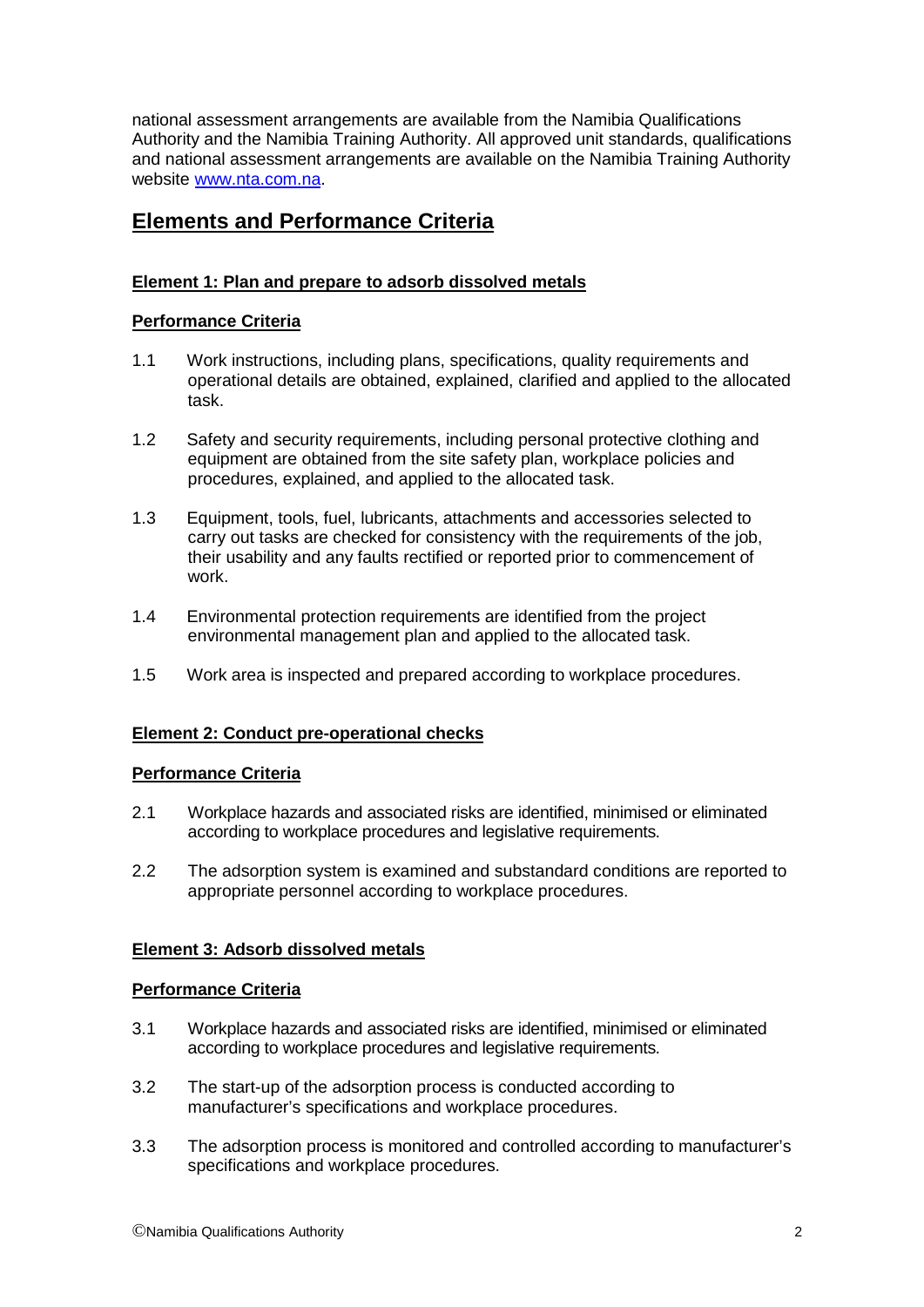- 3.4 The safe and optimum production is ensured through effective communication according to workplace procedures.
- 3.5 If necessary, corrective and/or reporting actions are taken according to workplace procedures.
- 3.6 The adsorption process is consistent with environmental policy and other specified requirements.

#### **Element 4: Carry out operator maintenance**

#### **Performance Criteria**

- 4.1 Workplace hazards and associated risks are identified, minimised or eliminated according to workplace procedures and legislative requirements.
- 4.2 Procedures for adsorption system isolation and lock-out are implemented according to workplace procedures.
- 4.3 The work area is prepared in readiness for maintenance work to be carried out.
- 4.4 Periodic operator maintenance within scope of responsibility is carried out according to manufacturer's specifications and workplace procedures.

#### **Element 5: Complete duties pertaining to the adsorption process**

#### **Range**

Housekeeping may include but is not limited to ensure the work area is ready for next user; remove work materials to designated locations; correctly identify waste and re usable material; and remove waste and re-usable materials to designated locations.

#### **Performance Criteria**

- 5.1 Task-specific tools, personal protective and safety equipment, are cleaned, maintained and stored for further use according to workplace procedures.
- 5.2 Good housekeeping practices are maintained according to workplace procedures.
- 5.3 Reporting and recording requirements are met according to workplace procedures.
- 5.4 Work related documents are completed according to job requirements and workplace procedures.

## **Registration Data**

| Subfield:                     | Metallurgy        |
|-------------------------------|-------------------|
|                               |                   |
| Date first registered:        | 28 September 2016 |
| Date this version registered: | 28 September 2016 |
| <b>Anticipated review:</b>    | 2021              |